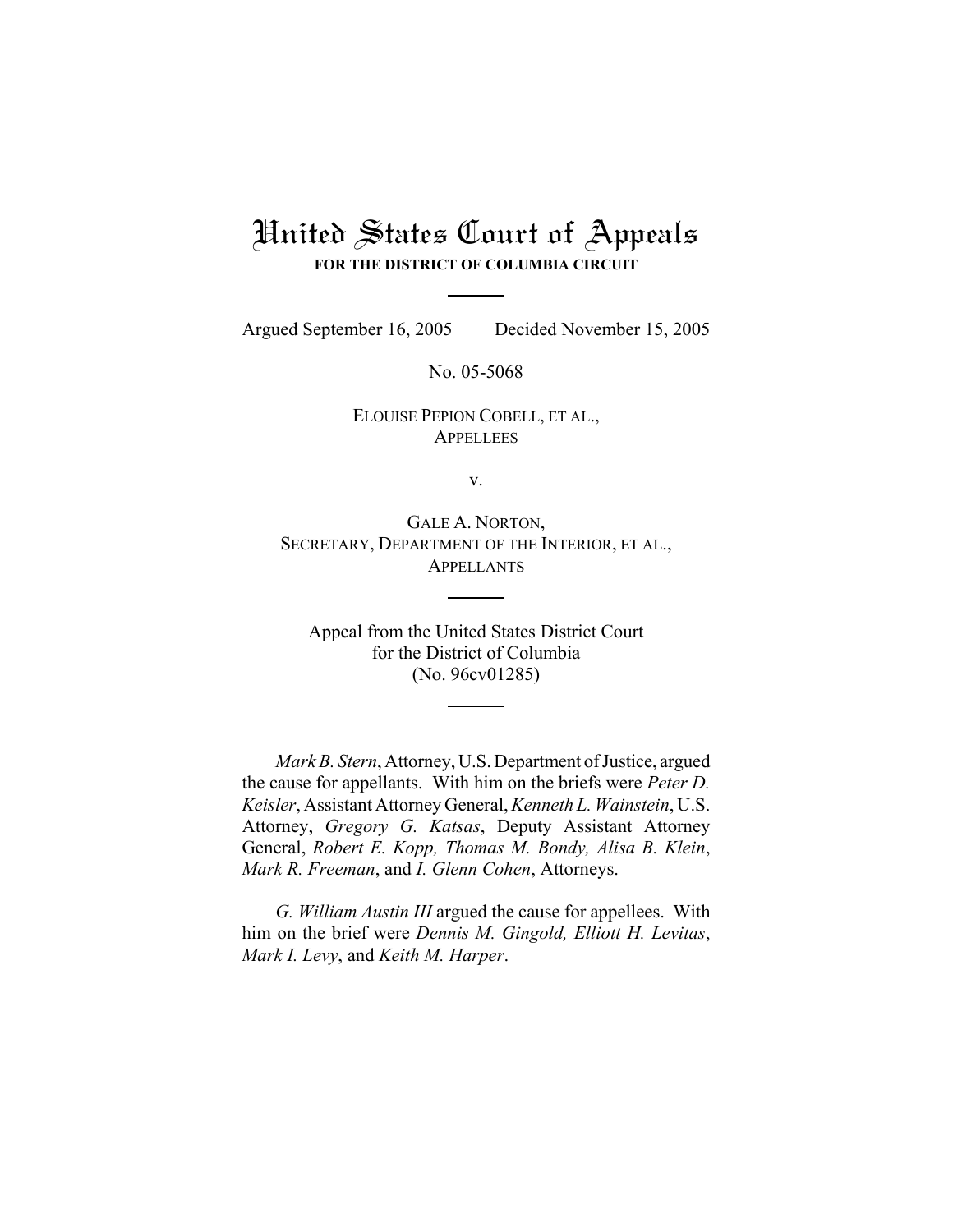Before: GARLAND, *Circuit Judge*, and SILBERMAN and WILLIAMS, *Senior Circuit Judges*.

Opinion for the Court filed by *Senior Circuit Judge* WILLIAMS.

WILLIAMS, *Senior Circuit Judge*: In 1994 Congress passed legislation that acknowledged the fiduciary duties that the Secretaries of the Departments of the Interior and Treasury—the defendants in this case—owed to beneficiaries of Individual Indian Money ("IIM") accounts. Frustrated by delay in the fulfillment of these duties, plaintiffs filed a class action in 1996 on behalf of present and past beneficiaries of the accounts. Since that time, the district court has drawn on a range of its powers in an effort to ensure that defendants live up to their duties as the accounts' trustees. One such duty required defendants to complete a historical accounting of all trust fund assets. This past February, the district court reissued an injunction that set out, in great detail, the means by which they were to fulfill this duty. The defendants argue that reissuance of the injunction was an abuse of discretion. Even the plaintiffs agree that the injunction should not stand because they believe it to be impossible to perform. In short, neither party thinks that the injunction should survive in its present form. We agree.

\* \* \*

The trust relationship at issue here dates back to the passage of the General Allotment Act of 1887, ch. 119, 24 Stat. 388. The Act allotted land to individual Indians and provided that the government would "hold the land thus allotted, for the period of twenty-five years [subject to discretionary extension by the President], in trust for the sole use and benefit of the Indian to whom such allotment shall have been made." *Id*. Whenever the government authorized money-producing transactions, such as leasing allotted lands or selling timber rights, it was supposed to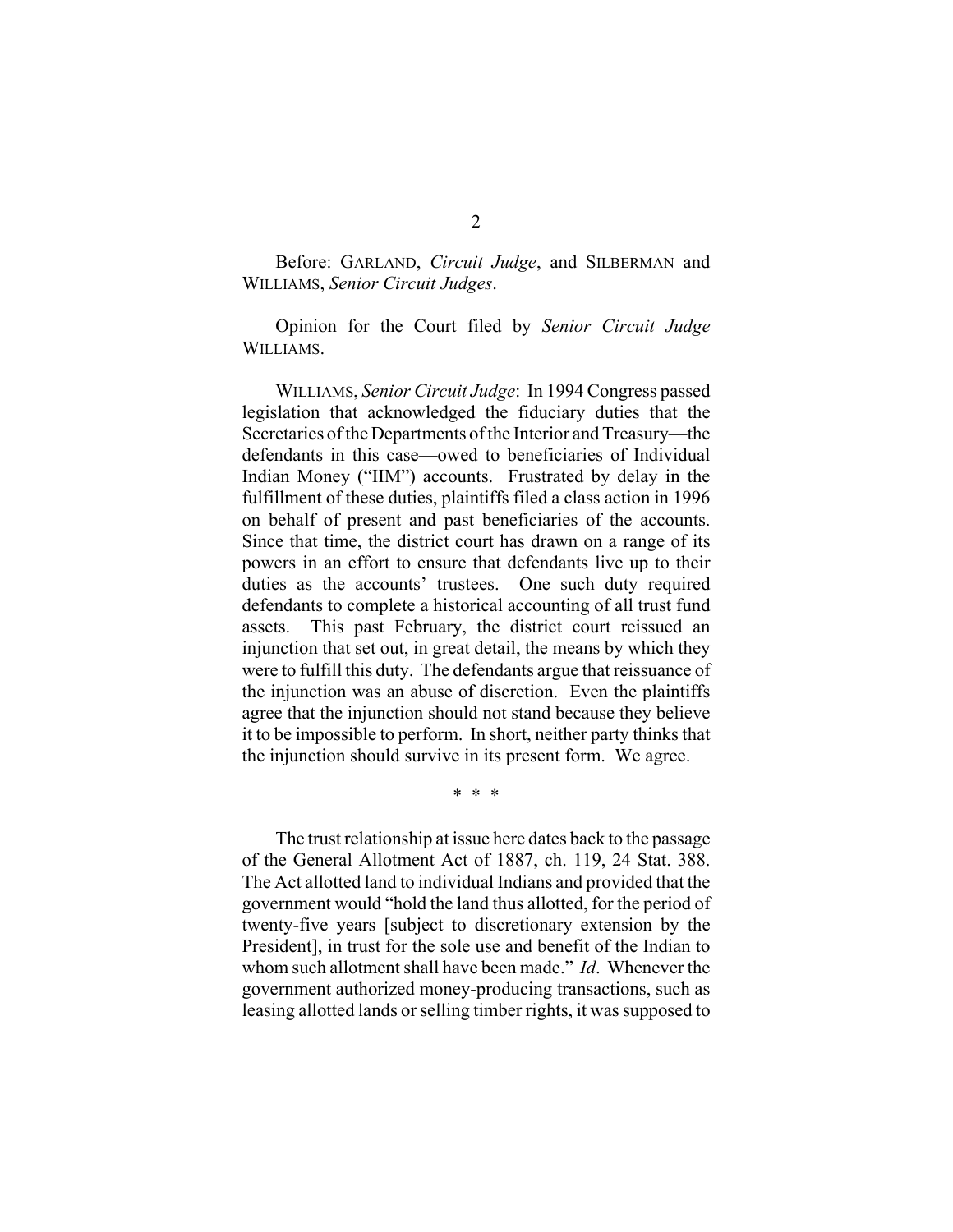hold the revenue in individual accounts for the Indian owners of the beneficial interests in the lands. See *Cobell v. Norton*, 392 F.3d 461 (D.C. Cir. 2004) ("*Cobell XIII*"); *Cobell v. Norton*, 240 F.3d 1081, 1087 (D.C. Cir. 2001) ("*Cobell VI*"). Legislation passed in 1934 halted the process of allotting additional land but indefinitely extended the trust period for the lands that had already been allotted. Indian Reorganization Act of 1934, 48 Stat. 984 (codified as amended at 25 U.S.C. § 461 et seq.). A separate statute enacted in 1938 authorized the Secretary of the Interior to transfer trust funds from the United States Treasury to banks or to invest them in government (or governmentguaranteed) securities. An Act to Authorize the Deposit and Investment of Indian Funds, 52 Stat. 1037 (codified as amended at 25 U.S.C. § 162a). The Department of the Interior estimates that approximately \$13 billion has flowed into IIM accounts since 1887, and about \$12.6 billion has been distributed from them, leaving an overall balance of \$416.2 million as of December 31, 2000. Declaration of James E. Cason, Associate Deputy Secretary, U.S. Department of the Interior, in Support of Motion for Emergency Stay Pending Appeal, at 3 (filed Mar. 9, 2005) ("March 2005 Cason Declaration").

The legislative enactments that initially made the federal government a trustee and then extended the trusteeship said little as to how the government was to fulfill its fiduciary obligations except to indicate the range of permissible investments. But it is not disputed that the government failed to be a diligent trustee. In the two decades leading up to plaintiffs' initiation of their lawsuit, report after report excoriated the government's management of the IIM trust funds. See *Cobell VI*, 240 F.3d at 1089 (describing reports by the General Accounting Office, the Interior Department Inspector General, and the Office of Management and Budget, among others). Embarrassed by this record, Congress in 1994 passed legislation reaffirming the government's obligation to "account for the daily and annual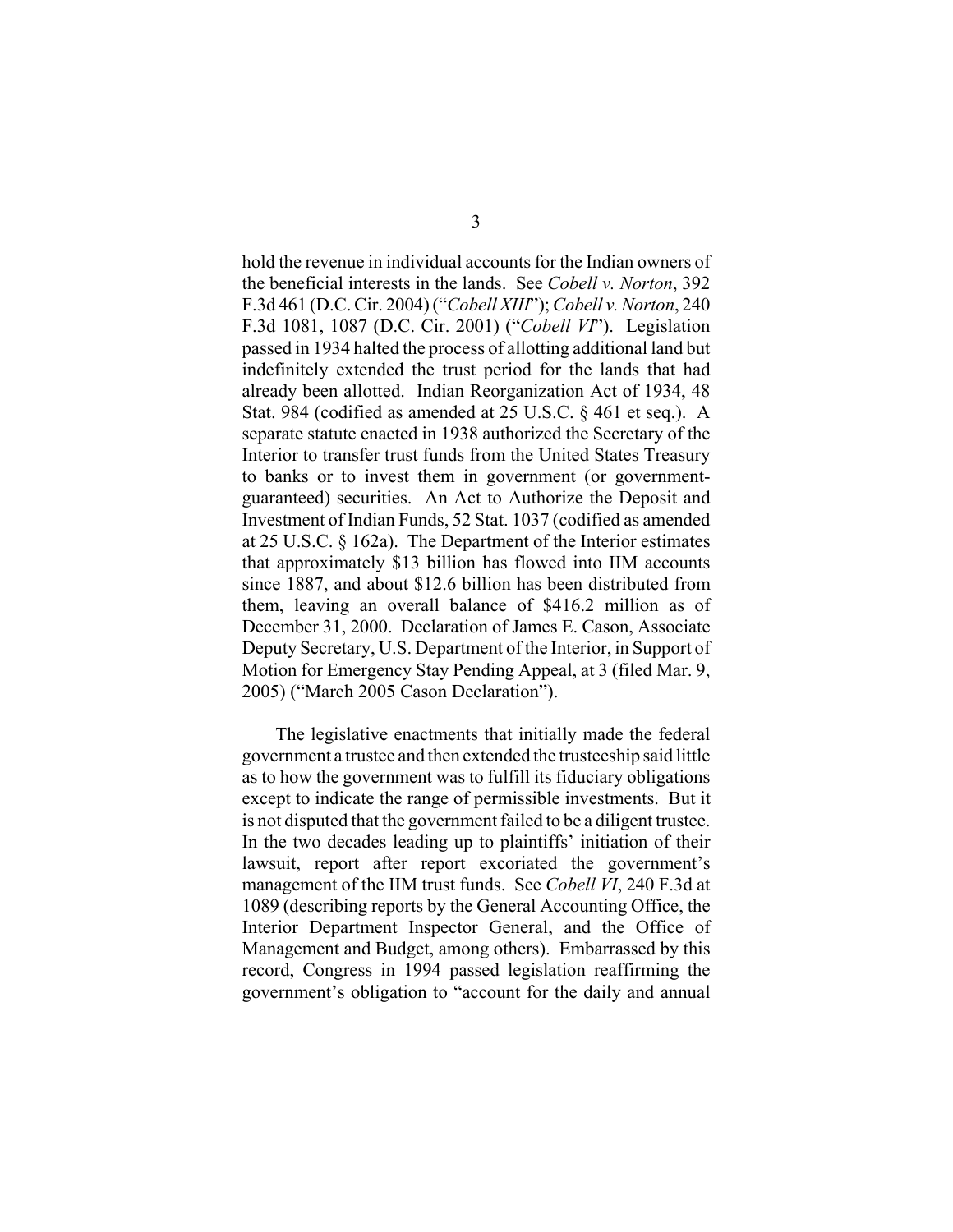balance of all funds held in trust by the United States for the benefit of an Indian tribe or an individual Indian which are deposited or invested pursuant to the [1938 Act to Authorize the Deposit and Investment of Indian Funds]." American Indian Trust Fund Management Reform Act of 1994, Pub. L. No. 103- 412 § 102, 108 Stat. 4239 (codified as amended at 25 U.S.C. § 161a-162a & § 4001 et seq.) ("1994 Act").

Addressing plaintiffs' claim under the Administrative Procedure Act, 5 U.S.C. §§ 702 & 706, and the Declaratory Judgment Act, 28 U.S.C. § 2201, the district court found that the defendants had unlawfully delayed the congressionally mandated accounting and remanded the case to the defendants with instructions to bring themselves into compliance with their trust duties. *Cobell v. Babbitt*, 91 F. Supp. 2d 1, 45-48, 57-59 (D.D.C. 1999). We affirmed the district court's order. *Cobell VI*, 240 F.3d at 1106.

Following our affirmance and a 29-day trial, the district court issued an opinion holding Interior Secretary Gale Norton and Assistant Secretary of Interior for Indian Affairs Neal McCaleb in contempt of court. *Cobell v. Norton*, 226 F. Supp. 2d 1, 161 (D.D.C. 2002). On appeal from the contempt citations, we overturned each of the five separate specifications articulated by the district court for charging the individuals with contempt. *Cobell v. Norton*, 334 F.3d 1128, 1147-50 (D.C. Cir. 2003) ("*Cobell VIII*").

In spite of our decision reversing the district court's contempt citations, the court made clear that it considered its findings of facts undisturbed. *Cobell v. Norton*, 283 F. Supp. 2d 66, 85 (D.D.C. 2003) ("*Cobell X*"). Without making any additional findings of fact on the need for broader injunctive relief, it initiated another bench trial to evaluate the parties' competing plans for bringing the defendants into compliance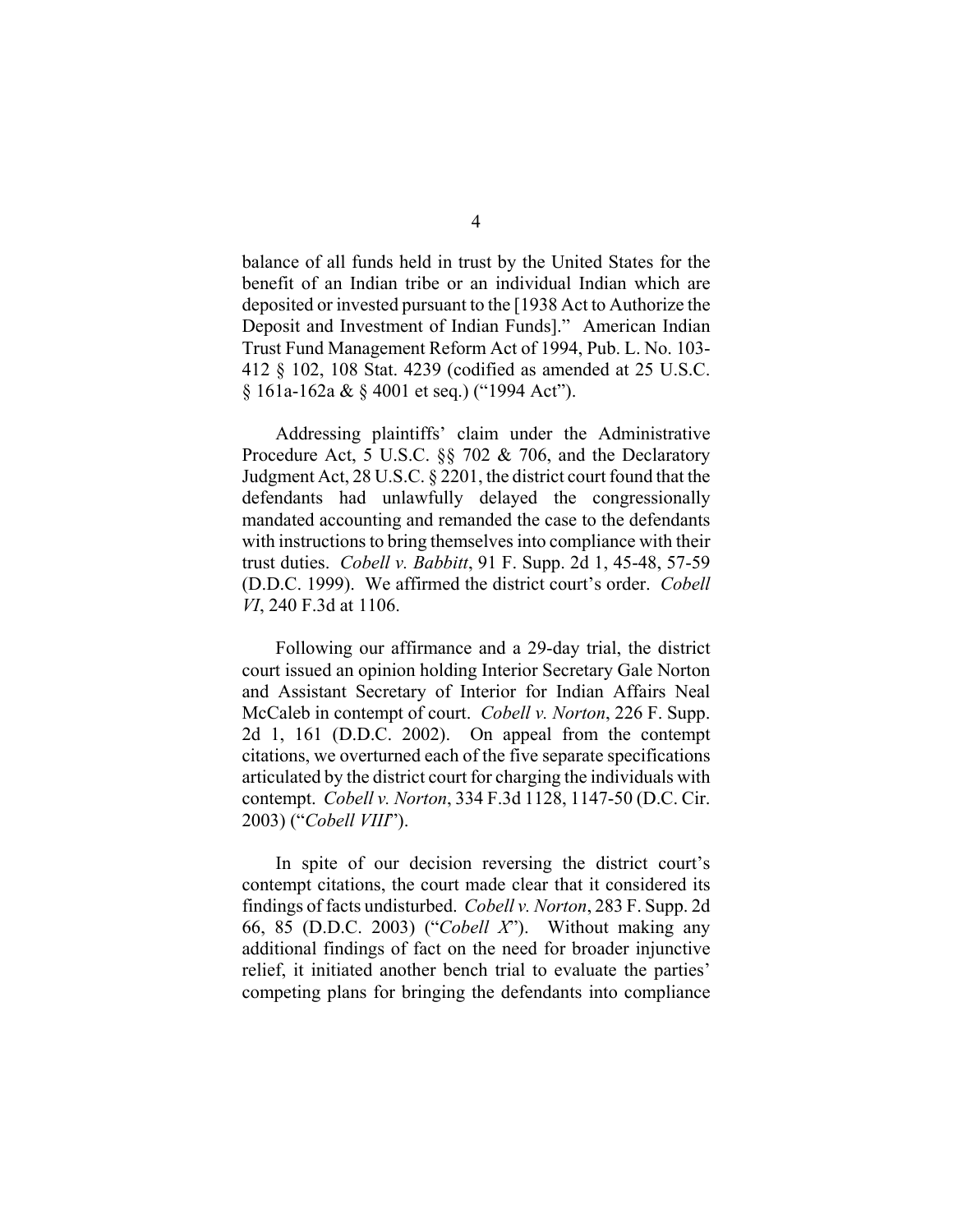with their fiduciary obligations. See *id*. At the trial's conclusion the court issued a comprehensive and detailed injunction specifying how the defendants were to go about the accounting. See *id*. at 287-95.

The district court's injunction expanded the scope of the accounting well beyond that of the plan submitted by the defendants. Among other differences, the injunction required coverage of the accounts of deceased beneficiaries and accounting for transactions prior to 1938, and it completely precluded the use of statistical sampling. The defendants had proposed to use such sampling for verification of the accuracy of the transactions underlying entries for individual accounts. In an exhibit attached to their motion to stay the injunction pending appeal, the defendants estimated that the ultimate cost of complying with the injunction would range from \$6-\$14 billion, as opposed to the \$335 million estimated cost of the defendants' plan. Declaration of James E. Cason, Associate Deputy Secretary, U.S. Department of the Interior, in Support of Motion for Stay Pending Appeal, at 3-5 (filed Nov. 10, 2003) ("November 2003 Cason Declaration"). A more recent submission identified Interior's current best estimate as \$12-\$13 billion. March 2005 Cason Declaration, at 1.

On appeal, defendants raised a number of specific objections to the injunction, as well as a challenge based on a fiscal year 2004 appropriations bill passed in November 2003. The bill stated that "nothing in the [1994 Act], or in any other statute, and no principle of common law, shall be construed to require the Department of the Interior to commence or continue historical accounting activities with respect to the Individual Indian Money Trust" until either Congress passed legislation amending the 1994 Act to delineate the defendants' specific historical accounting obligations or the date December 31, 2004, had passed. Pub. L. No. 108-108, 117 Stat. 1241 (2003). We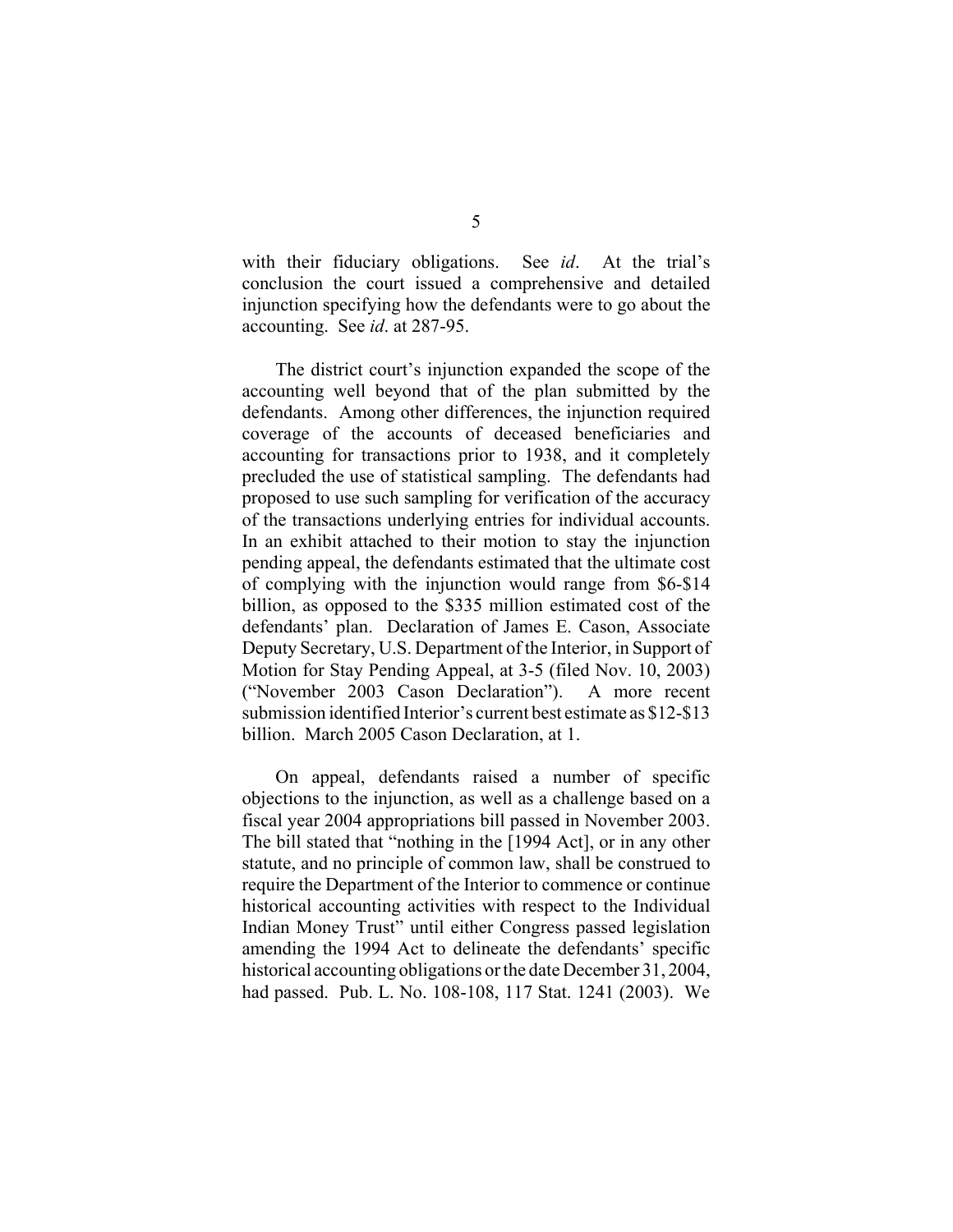did not reach any of the specific objections because this last challenge trumped the others; we held that by enacting that provision, Congress provided Interior temporary relief and bought itself some time to come up with a legislative solution. *Cobell XIII*, 392 F.3d at 465-66. As it turned out, Congress passed no amending legislation before its self-imposed deadline. On December 8, 2004, however, the President signed into law an appropriations bill that limited the funds available for historical-accounting purposes in fiscal year 2005 to \$58 million. Pub. L. No. 108-447, 118 Stat. 2809 (2004).

The district court, and not any of the parties to this litigation, made the next move. On February 23, 2005, without holding a hearing and without making any modifications to the prior injunction's content, the district court reissued its historical-accounting injunction:

> Of course, December 31, 2004 has come and gone, and no legislative solution to the issues in this litigation is available or in the offing. Therefore, the Court is bound, by its findings of fact and conclusions of law set forth in its September 25, 2003 Memorandum Opinion, to reissue without modification the "historical accounting" provisions of its structural injunction.

*Cobell v. Norton*, 357 F. Supp. 2d 298, 300 (D.D.C. 2005) (citation omitted) ("*Cobell XIV*").

\* \* \*

We review the district court's reissuance of the injunction for abuse of discretion and its underlying legal conclusions *de novo*. *Katz v. Georgetown University*, 246 F.3d 685, 688 (D.C. Cir. 2001). In *Cobell XIII* we explained that any injunction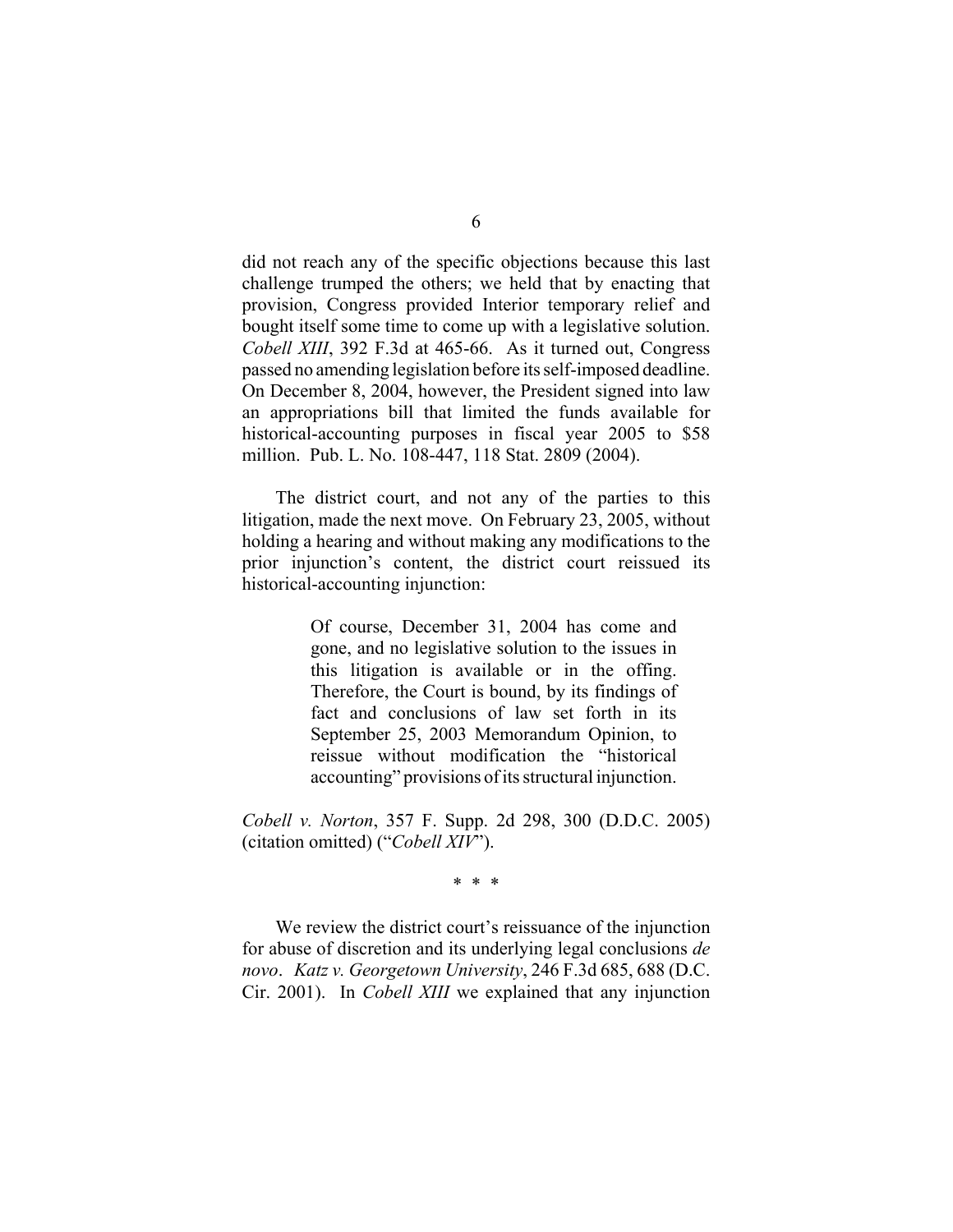issued by the district court must be grounded not only in (1) "the defendants' statutory trust duties," but also in (2) "specific findings that Interior breached those duties." 392 F.3d at 465. We examine first the consistency of the district court's injunction with these two requirements, and then turn to the particular circumstances under which the district court reissued its injunction.

The most relevant statute for ascertaining the defendants' duty to provide a historical accounting is the 1994 Act, which requires the Secretary of Interior to

> account for the daily and annual balance of all funds held in trust by the United States for the benefit of an Indian tribe or an individual Indian which are deposited or invested pursuant to the Act of June 24, 1938.

1994 Act § 102(a), 25 U.S.C. § 4011(a). While the statute clearly reaffirms the requirement that the Secretary complete an accounting, its text offers little help in defining the accounting's scope.

In the ordinary APA case Interior would clearly enjoy a high degree of deference to its interpretation of the 1994 Act, including its ideas on the appropriate trade-off between absolute accuracy and cost (in time and money). See, *e.g.*, *Chevron v. Natural Resources Defense Council, Inc.*, 467 U.S. 837, 844, 104 S. Ct. 2778, 2782-83 (1984). The Department embodied its interpretation in the plan that it submitted to the district court for fulfilling its fiduciary duties. See *Cobell X*, 283 F. Supp. 2d at 147-52.

Although plaintiffs' core claim is under the APA, *Cobell VI*, 240 F.3d at 1095, this is not an ordinary APA case. In *Cobell*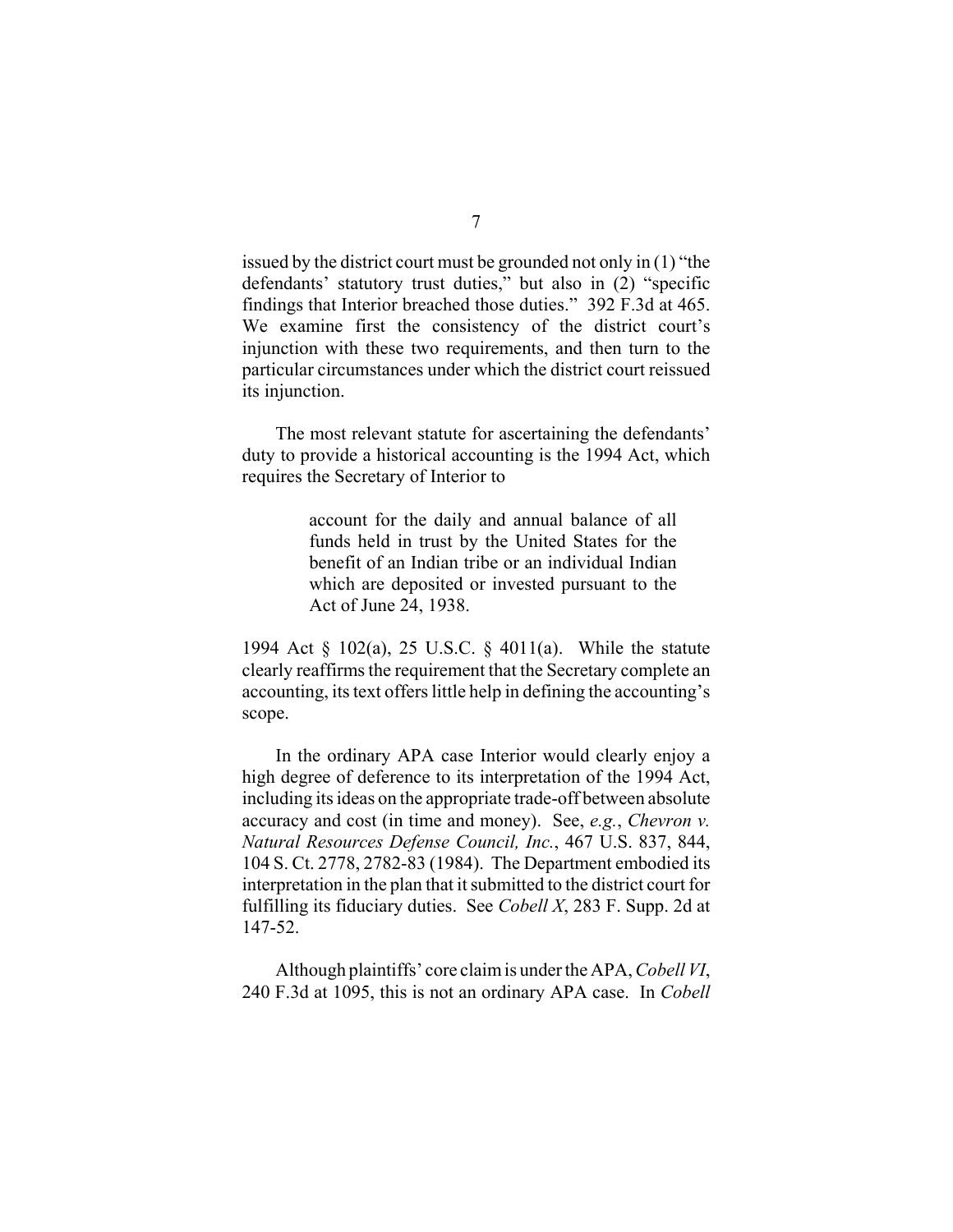*XIII* we explained that the availability of common law trust precepts complicates the application of conventional deference principles to Interior's interpretations of the 1994 Act's historical-accounting provision. 392 F.3d at 473. But because the IIM trust differs from ordinary private trusts along a number of dimensions, the common law of trusts doesn't offer a clear path for resolving statutory ambiguities. Where a trustee has by misconduct or negligence made a proper accounting more difficult, the trustee may be charged for the accounting's cost, and no precept of common law constrains the cost of such an accounting, see GEORGE GLEASON BOGERT & GEORGE TAYLOR BOGERT, THE LAW OF TRUSTS AND TRUSTEES § 963, at 459 n.36 (rev. 2d ed. 1983) (citing *Haas v. Wishmier's Estate*, 190 N.E. 548 (Ind. App. 1934)), though obviously bargaining between trustee and beneficiaries might eliminate some excesses. Absent such misconduct or negligence, however, the costs of an accounting would fall on the trust estate itself, which, as we said before, would automatically give private beneficiaries an incentive not to urge extravagance. *Cobell XIII*, 392 F.3d at 473. While Congress in the 1994 Act plainly faulted the United States' management, see, *e.g.*, H.R. REP. NO. 103-778, at 9-11 (1994), the Act's general language doesn't support the inherently implausible inference that it intended to order the best imaginable accounting without regard to cost. Even plaintiffs' counsel, responding during oral argument to a hypothetical involving \$1 million in accounting expenses for a \$1,000 trust, conceded some role for practicality. Oral Arg. Tr. at 63-64. Nor does the Act have language in any way appearing to grant courts the same discretion that an equity court would enjoy in dealing with a negligent trustee. Congress was, after all, mandating an activity to be funded entirely at the taxpayers' expense.

Congress's post-1994 appropriations fall equally short of supporting a mandate to indulge in cost-unlimited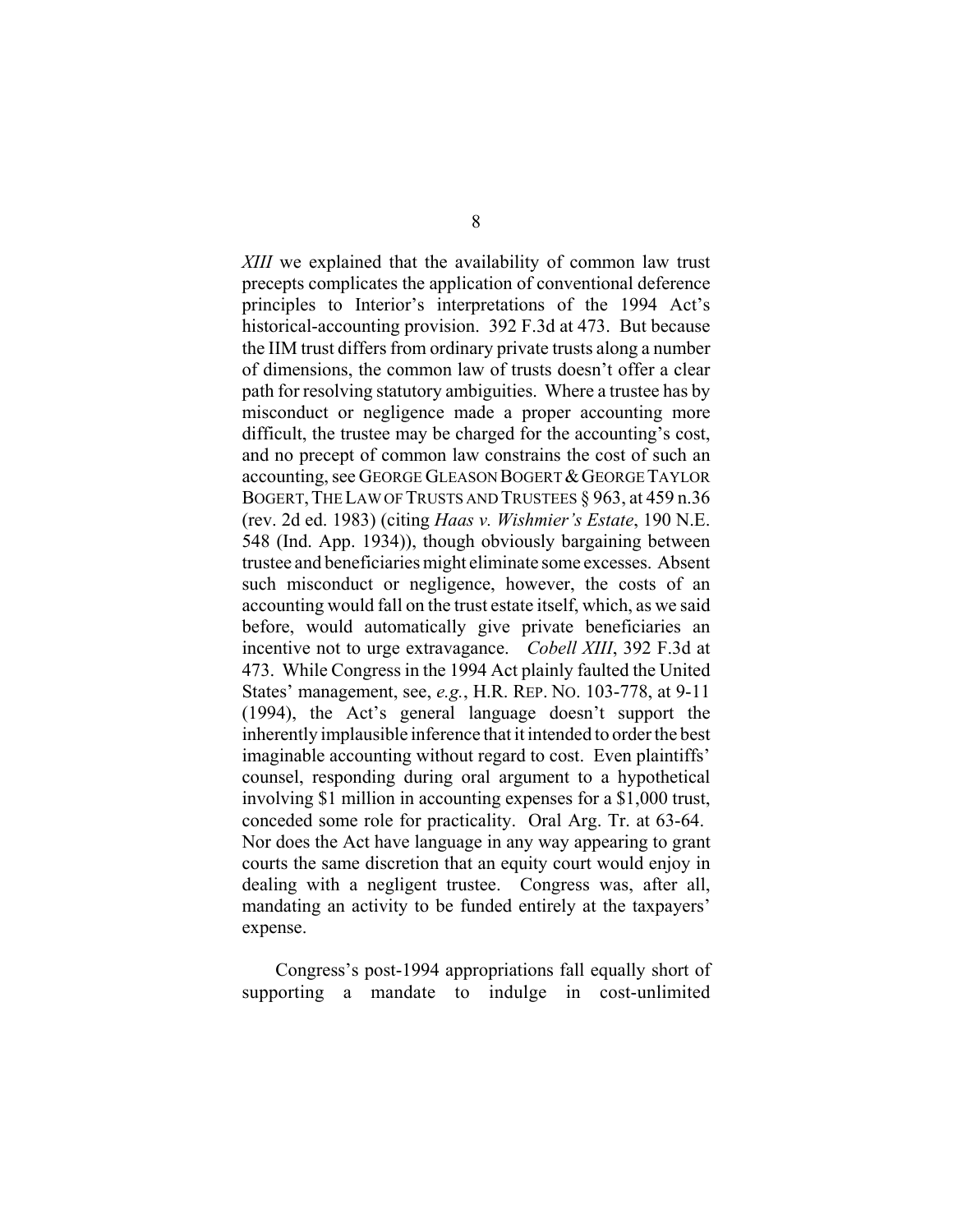accounting—in fact, they suggest quite the opposite. Our analysis in *Cobell XIII* of the fiscal year 2004 appropriations bill, Pub. L. No. 108-108, 117 Stat. 1241 (2003), quoted one Senator's conclusion that completing the judicially ordered accounting would be "nuts." 392 F.3d at 466. More importantly, Congress later limited Interior's annual expenditures for historical accounting to \$58 million for two years in a row. See Pub. L. No. 108-447, 118 Stat. 2809 (2004) (appropriating funds for fiscal year 2005 for the operation of trust programs for Indians, "of which not to exceed \$58,000,000 shall be available for historical accounting"); Pub. L. No. 109- 54, 119 Stat. 499 (2005) (appropriating such funds for fiscal year 2006, "of which not to exceed \$58,000,000 from this or any other Act, shall be available for historical accounting").

The significance of appropriations bills is of course limited and the associated legislative history even more so. First, by their own terms such bills are controlling only for a limited period except to the extent that they explicitly provide otherwise. Second, post-enactment legislative history is not only oxymoronic but inherently entitled to little weight. See *United States ex rel. Long v. SBC Business & Technical Institute, Inc.*, 173 F.3d 870, 878-79 (D.C. Cir. 1999). Nonetheless, the appropriations can't be completely disregarded.<sup>1</sup> They unequivocally control what may be spent on

<sup>1</sup> Plaintiffs erroneously cite *Cherokee Nation of Oklahoma v. Leavitt*, 125 S. Ct. 1172 (2005), for the proposition that "Congress's failure to appropriate sufficient funds does not relieve government of its obligations." Br. for Appellees 17 n.21. *Cherokee Nation* concerned government contracts with Indian tribes under the Indian Self-Determination and Education Act. The Court ruled that the government was legally bound to honor those contracts where Congress had, without any relevant statutory restriction, appropriated amounts ample to cover the government's contractual obligations.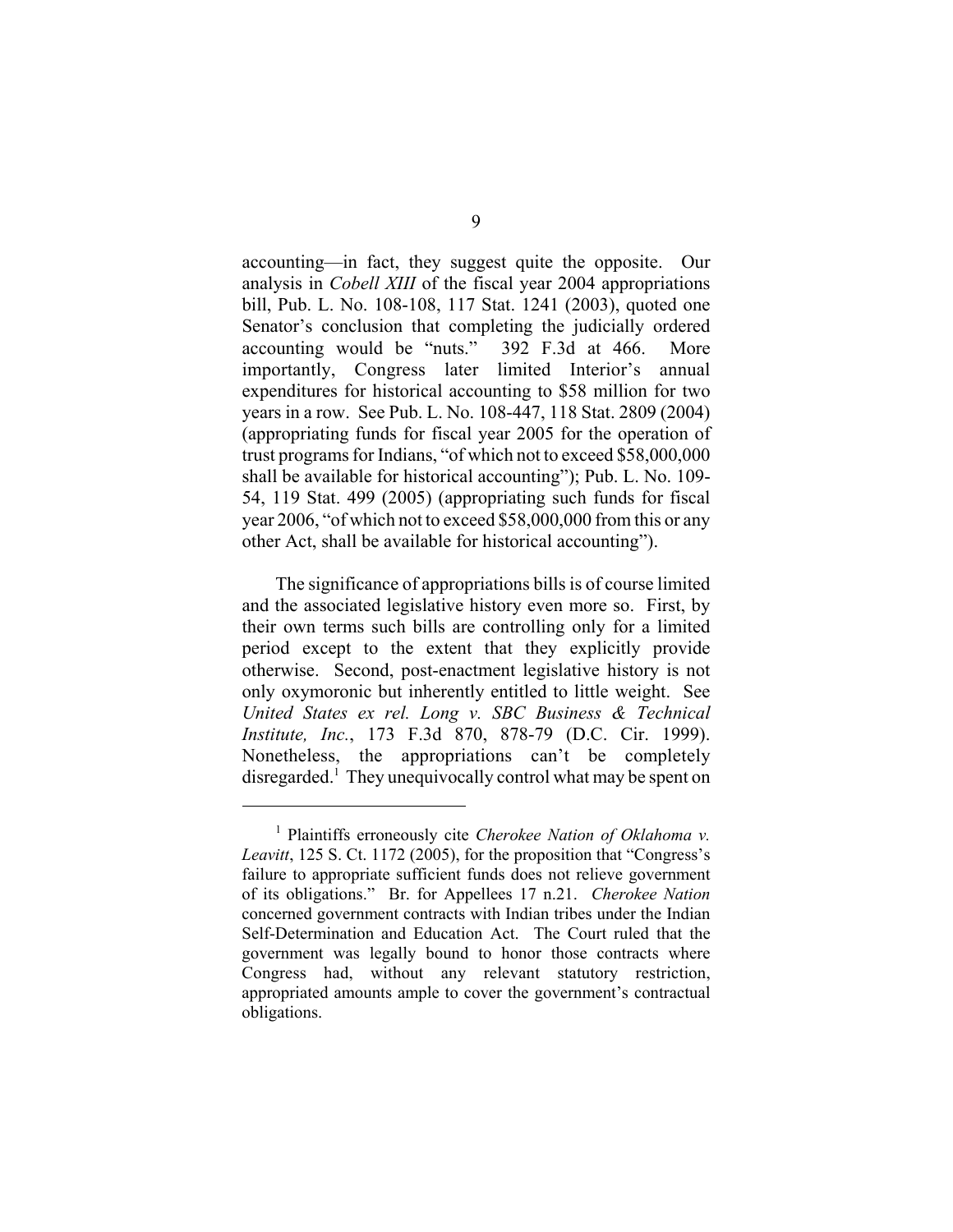historical-accounting activities during the period of their applicability. If the appropriations pattern should continue and the government's current \$12-\$13 billion estimate proves correct, an accounting of the sort ordered by the district court would not be finished for about two hundred years, generations beyond the lifetimes of all now living beneficiaries. Plaintiffs themselves recognize an impact from the appropriations, if only indirectly, by arguing that the defendants' "recognition" of the inadequacy of the annual appropriations "further demonstrates that the historical-accounting provisions of the structural injunction are impossible of compliance." Plaintiffs' 28(j) Letter, Sept. 7, 2005.

Thus neither congressional language nor common law trust principles (once translated to this context) establish a definitive balance between exactitude and cost. This being so, the district court owed substantial deference to Interior's plan. The choices at issue required both subject-matter expertise and judgment about the allocation of scarce resources, classic reasons for deference to administrators. See, *e.g.*, *Heckler v. Chaney*, 470 U.S. 821, 831-32, 105 S. Ct. 1649, 1655-56 (1985); *Steel Manufacturers Ass'n v. EPA*, 27 F.3d 642, 648 (D.C. Cir. 1994); *Methodist Hospital v. Shalala*, 38 F.3d 1225, 1230, 1233 (D.C. Cir. 1994). Here the district court invoked the common law of trusts and quite bluntly treated the character of the accounting as its domain. It thus erroneously displaced Interior as the actor with primary responsibility for "work[ing] out compliance with the broad statutory mandate." *Norton v. Southern Utah Wilderness Alliance*, 124 S. Ct. 2373, 2381 (2004).

We now turn to the second requirement articulated in *Cobell XIII*—that the injunction be grounded in specific findings that Interior breached its statutory trust duties. As noted earlier, the district court explicitly relied on its earlier contempt findings to justify a remedy more intensive than its initial remand to the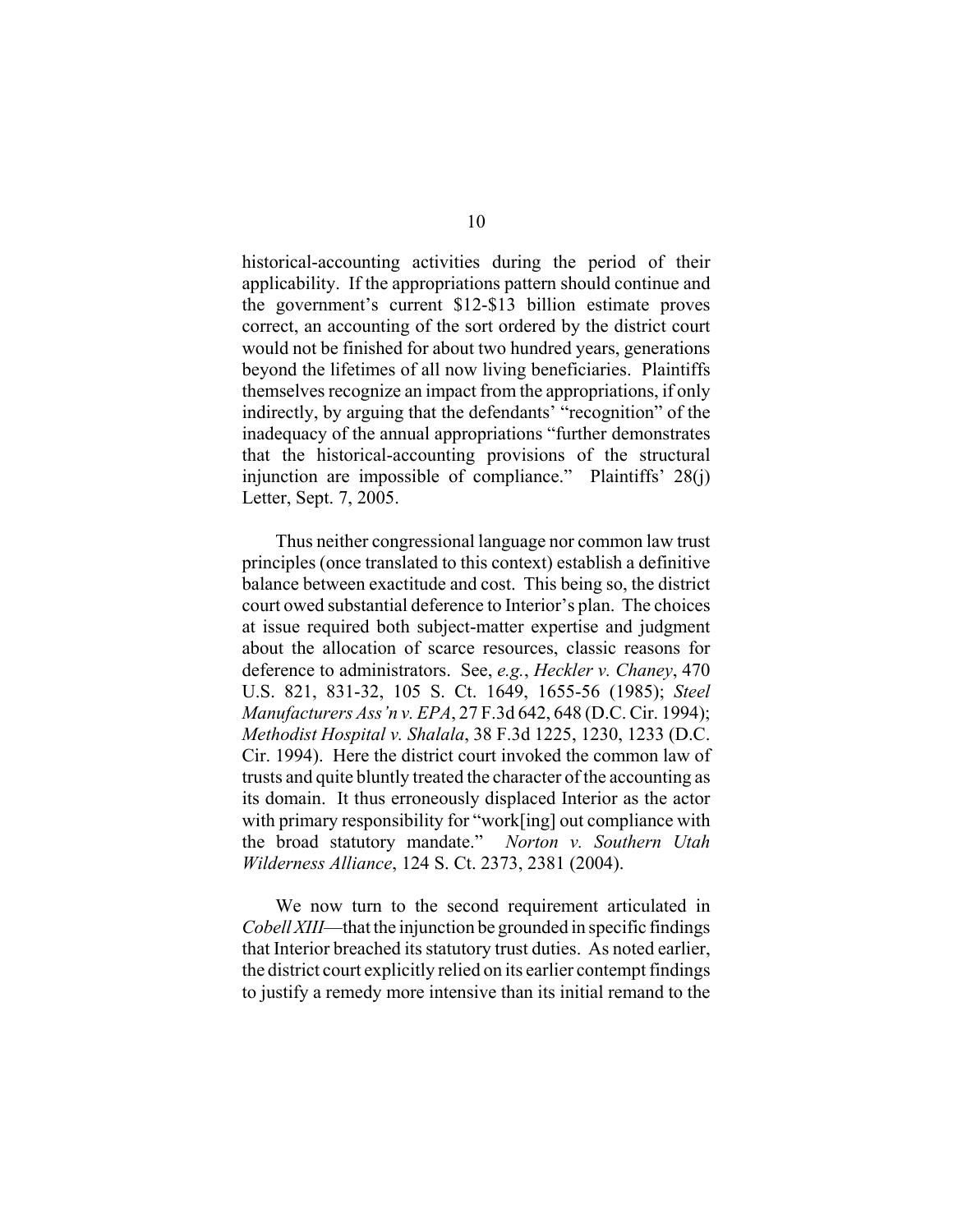defendants, see *Cobell X*, 283 F. Supp. 2d at 85, even though this court had in the meantime ruled that the record was inadequate to support the contempt citations. Our decision reversing the contempt citations rested in part on the timing of the misconduct found by the district court—it occurred prior to either McCaleb's or Norton's assumption of responsibility. This point of course does not exonerate the Department of the Interior as an institution. But we also relied on the court's disregard of Interior's affirmative accomplishments on Norton's watch, *Cobell VIII*, 334 F.3d at 1148, and on the apparently uncontradicted truth of certain statements Norton made regarding efforts to improve computer security (which the district court had mistakenly thought contradicted), *id*. at 1149- 50. Thus a return to the record was plainly in order before the court could rely *carte blanche* on the factual findings underlying its contempt citations.

Further, even if the prior findings had been fully valid and had supported issuance of the injunction in September 2003, they would not necessarily have supported its reissuance 17 months later in February 2005. During that 17-month period defendants continued to submit status reports to the district court documenting their progress in completing the historical accounting and otherwise fulfilling their fiduciary duties. See, *e.g.*, Department of the Interior, Status Report to the Court Number Twenty-One, Docket No. 2950 (filed May 2, 2005). For the district court to rely on the old record in the face of our previous decision and of subsequent developments was error.

Thus reissuance of the injunction was not properly grounded in either fact or law. In a sense these deficiencies aren't surprising in light of the circumstances. Because the district court reissued the injunction *sua sponte* without holding a hearing or even soliciting briefs from the parties, it failed to recognize that no party favored the injunction as now written.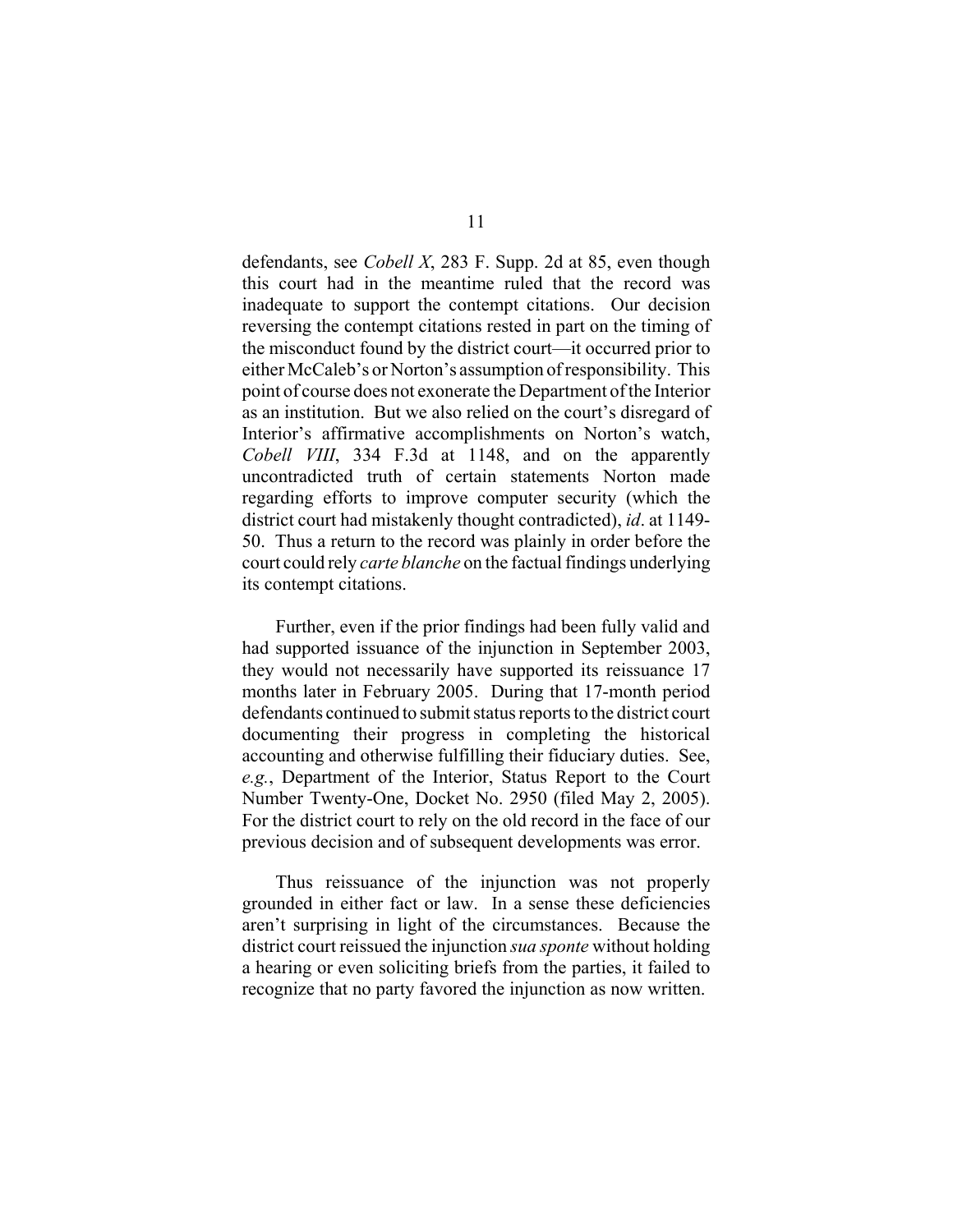What is more, the district court completely disregarded relevant information about the costs of its injunction. While the district court was unaware of just how much compliance would cost when it initially issued the injunction in September 2003, less than two months later the government submitted a cost estimate running between \$6 billion and \$14 billion. November 2003 Cason Declaration, at 5. Moreover, this court's opinion in *Cobell XIII* quoted the congressional conference committee report that estimated the cost of compliance at somewhere between \$6 billion and \$12 billion. 392 F.3d at 466. Most recently, the government stated its best estimate as \$12-\$13 billion. March 2005 Cason Declaration, at 1. With the benefit of a hearing or at least briefing, the district court could have learned more about the sources and validity of these estimates and used the results to guide it in any contemplated supersession of Interior's judgment.

To recap: the district court reissued an injunction dictating how Interior must fulfill its obligation to complete an accounting for the IIM trust fund in the absence of any pending request for reissuance by any party and on the ill-founded assumption that the 1994 Act gave it the freedom of a private-law chancellor to exercise its discretion. Instead of deferring to Interior's judgment about how best to execute the historical accounting, the district court set out, in great detail, how Interior must go about the job. The resulting modifications of Interior's plan evidently caused the cost of complying with the injunction to rise by more than an order of magnitude, from \$335 million over five years to more than \$10 billion. Under these circumstances, the district court abused its discretion by reissuing the injunction. We reach this conclusion without prejudice to plaintiffs' argument on appeal that execution of the reissued injunction is impossible, and, of course, without prejudice to future claims, such as beneficiaries' challenges to the correctness of specific account balances.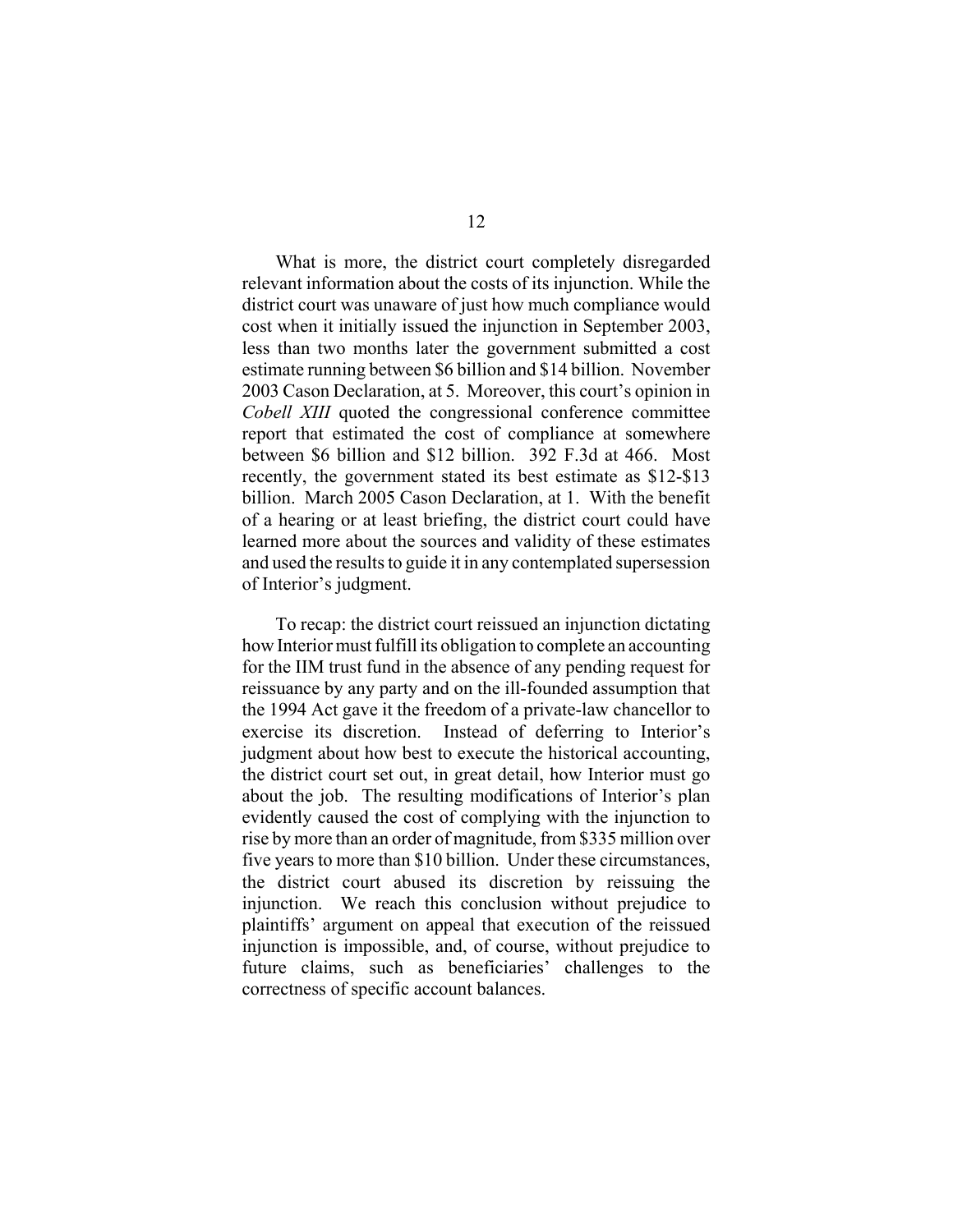\* \* \*

Although it is unnecessary at this stage to review all of the defendants' specific objections to the injunction, which if to be reissued at all will require drastic modification, one central point, the provision barring statistical sampling, see *Cobell XIV*, 357 F. Supp. 2d at 304, deserves mention.

As the district court pointed out, "a proper accounting does not consist merely of a list of transactions; rather, the trustee must provide supporting documentation that is adequate to demonstrate that each listed transaction actually took place." *Cobell X*, 283 F. Supp. 2d at 183-84. This step is labeled "verification"; its purpose is to correct errors that may have arisen when transactions, such as receipts of lease rentals, were posted to individual accounts. Interior proposed to verify all transactions with stated values above \$5,000. For transactions valued at less than \$5,000 in the "land-based" accounts,<sup>2</sup> Interior proposed to match only a statistically representative sample of transactions to their supporting documentation. See Department of the Interior, Historical Accounting Plan for Individual Indian Money Accounts, Docket No. 1705 (filed Jan. 6, 2003) ("Interior Plan"); *Cobell X*, 283 F. Supp. 2d at 149-50, 187. For the initial testing the plan was to study about 10% of the roughly 800,000 transactions with values between \$500 and \$5,000 and about 0.3% of the roughly 25 million transactions under \$500. Interior Plan, at III-12. Interior's plan was to proceed in this

<sup>&</sup>lt;sup>2</sup> The "land-based" accounts hold revenue from land allotted between 1887 and 1934. Interior would not use sampling to verify transactions in the remaining types, which include special-deposit accounts (those holding funds that could not be immediately credited to the proper owner), judgment accounts (those holding funds from tribal distributions of litigation settlements), and per capita accounts (those holding distributions from tribal revenues).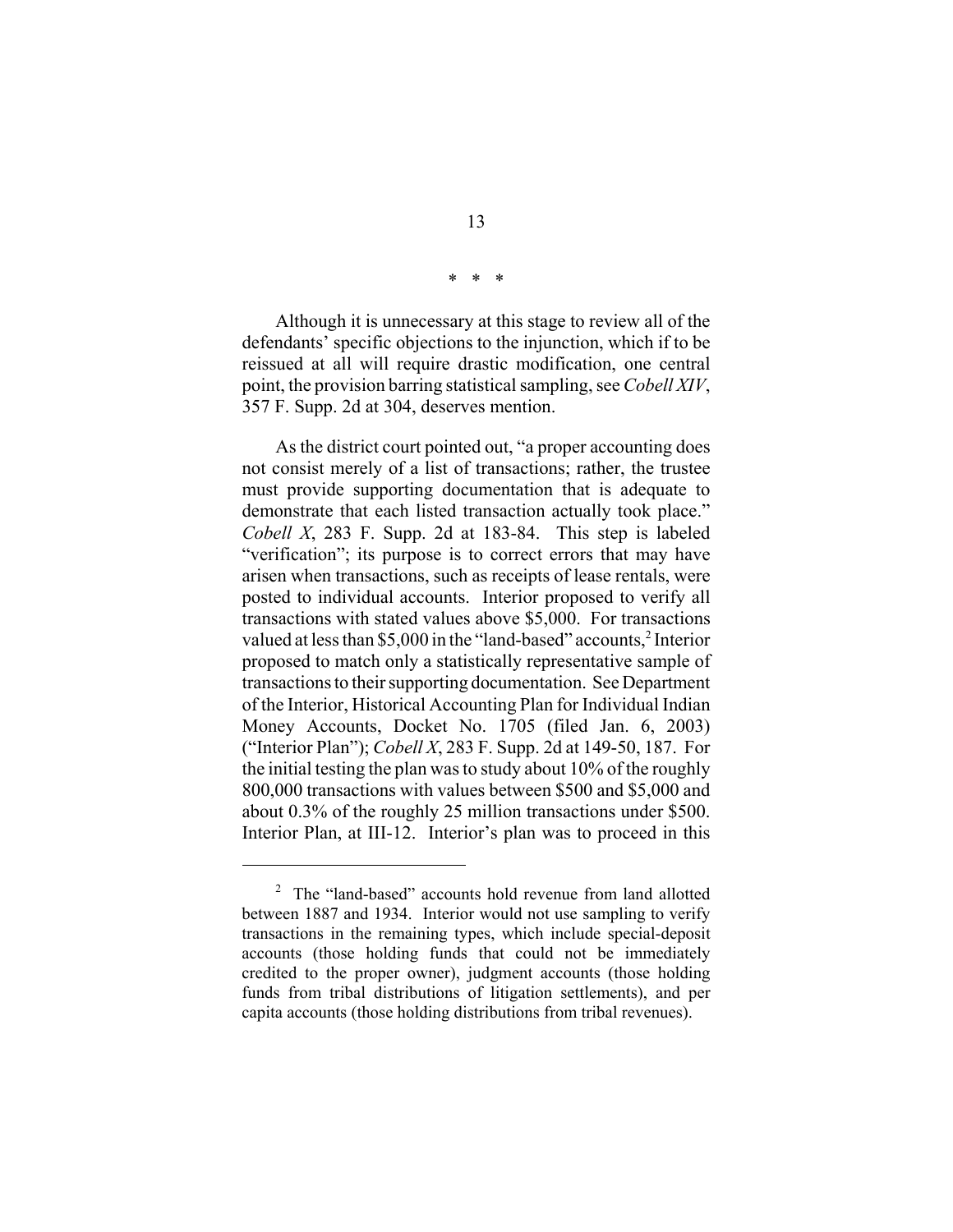manner until it was 99% confident that statements of account reached some threshold level of accuracy (as yet not fully specified).3 *Id*. at III-12 to 13.

In rejecting the defendants' plan to rely on statistical sampling, the district court acknowledged the extra burden in time and money but saw that singular burden as outweighed simply by the beneficiaries' preferences:

> [W]eighing against these factors [of extra monetary and time costs] is the fact that the beneficiaries themselves have overwhelmingly rejected the use of statistical sampling in the performance of Interior's historical accounting, even when confronted with the fact that such a rejection would substantially increase the time necessary to complete the accounting.

<sup>&</sup>lt;sup>3</sup> Interior's plans were not yet fully formalized when submitted to the district court. Interior will start by hypothesizing an error rate of 1% or less; if sample results show that the true error rate is greater, it may target and correct systematic errors, revise its initial hypothesis, or select additional samples. Interior Plan, at III-12, D-2 to 3. The absence of a precise rule for testing the error rate may account for potentially conflicting statements interpreting the results of Interior's proposed analysis. Compare *id*. at III-13 (statistical analyses "will allow Interior to state, for each stratum, that it is 99 percent confident that the Historical Statements of Account are 99 percent accurate) with *id*. at D-2 (sample notice to beneficiary stating that "[w]ith 99 percent confidence, we can say that *more than* 99 percent of the transactions are accurate") (emphasis added).

Interior has also indicated that it plans to employ a set of de minimis rules in assessing accuracy, but has not yet developed them. See *id*. at III-12 n.22. These rules are significant because they will affect Interior's error rate calculations.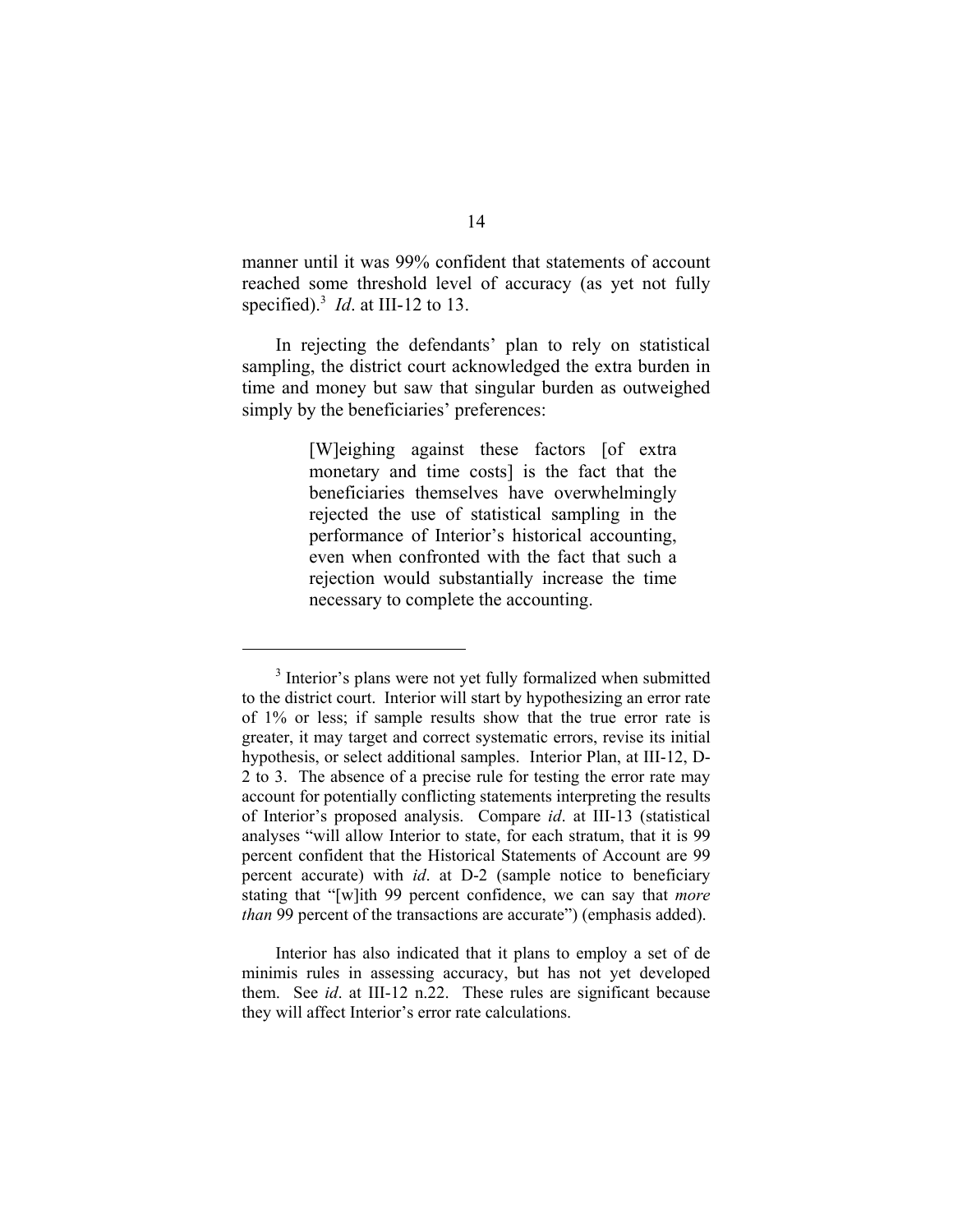*Cobell X*, 283 F. Supp. 2d. at 196. The court also reasoned that "no evidence has been presented to the court that statistical sampling has ever been considered to be an appropriate method to use in conducting an accounting." See *id*. at 188 (emphasis omitted).

Under the circumstances presented here, neither beneficiaries' preferences nor the absence of precedent, nor the combination, could properly be deemed controlling. Where trade-offs are necessary because it is costly to increase accuracy, the preference of a party that will bear none of the monetary costs can't sweep the cost issue off the table. And in the situation here, where common law precedents don't map directly onto the context, the absence of precedent tells us little. Interior's decision to use statistical sampling seems especially reasonable in light of information submitted to the district court after it issued the injunction: for the subset of transactions valued at less than \$500, Interior estimated that the average cost of accounting, per transaction, would exceed the average value of the transactions. November 2003 Cason Declaration, at 4.

Because the district court's ban on statistical sampling reflected no deference to defendants' expertise or to their judgment regarding the allocation of scarce resources, the district court abused its discretion by including that provision in the injunction. The other specific challenges to the injunction raised by defendants should be resolved (if necessary) by the district court under the same principles that we have applied here. In this class action under the APA the court may to a degree use the common law of trusts as a filler of gaps left by the statute, but in doing so it may not assume a fictional plaintiff class of trust beneficiaries completely and uniformly free of bars or limitations that the common law may provide.